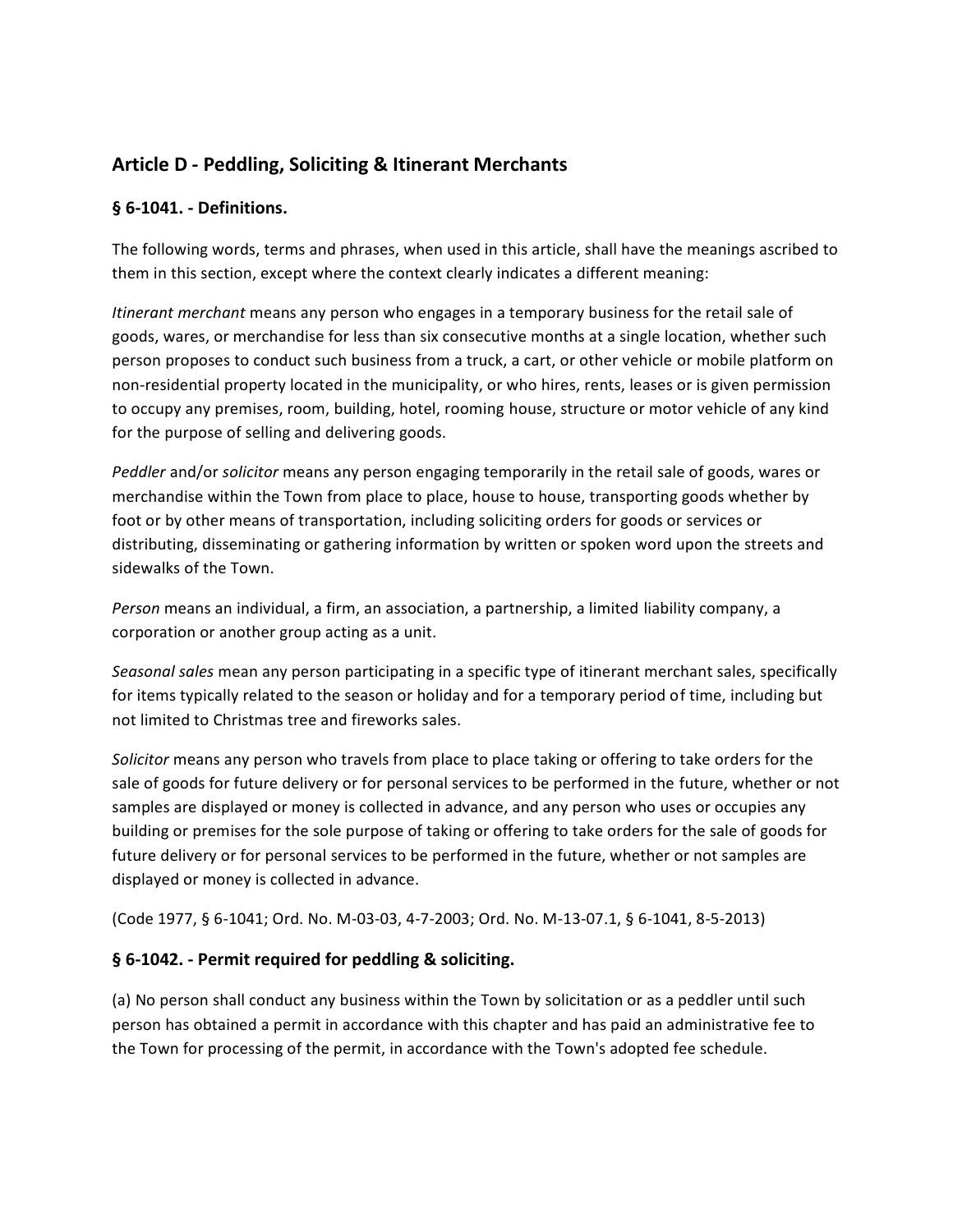(b) No person shall conduct any business within the Town by solicitation or as an itinerant merchant or peddler unless:

(1) Such activity occurs between the hours of 9:00 a.m. and 8:00 p.m.

(2) The commercial solicitation permit is carried at all times by the permittee when engaged in the activity and is displayed when requested by any police officer or person solicited.

(3) All other permits or licenses required by law have been obtained.

(4) The above exceptions shall not be allowed on Town property except for Town-sponsored events and upon invitation of the Town. Town property includes, but is not limited to, sidewalks, parking lots, streets, parks or any other Town-owned or controlled property.

(c) Nothing herein shall prevent a property owner, Homeowners Association or other similar organization from posting their privately-owned property to prevent peddling and solicitation. Such posting shall be given full force and effect and shall supersede the application of this article as to the subject property so posted.

(Code 1977, § 6-1042; Ord. No. M-03-03, 4-7-2003; Ord. No. M-13-07.1, § 6-1042, 8-5-2013)

# **§ 6-1043. - Permit application.**

(a) Applications for soliciting or peddling permits under this article shall be submitted to the Police Department during normal business hours (Monday through Friday, 9:00 a.m. to 5:00 p.m.) on a form provided by the Police Department, under oath, and shall include, but not be limited to, the following information:

(1) The full name of the applicant.

(2) The permanent residence address of the applicant.

(3) The applicant's temporary address in or in the vicinity of the Town, if applicable.

(4) The name and address of the applicant's employer or the organization with which the applicant is associated in connection with the activity.

(5) The types of goods, wares, merchandise, food periodicals or services to be sold, offered for sale, displayed or delivered.

(6) The period for which the application is sought, which shall not exceed one year from the date of issuance of the permit, except that permits may be renewed in accordance with [section 6-1045.](https://library.municode.com/nc/fuquay-varina/codes/code_of_ordinances?nodeId=COOR_PT6LIRE_CH1BUTR_ARTDPESOITME_S6-1045PERE)

(7) A record of all crimes of which the applicant has been convicted or has pleaded no contest in the ten years preceding the submittal of the application.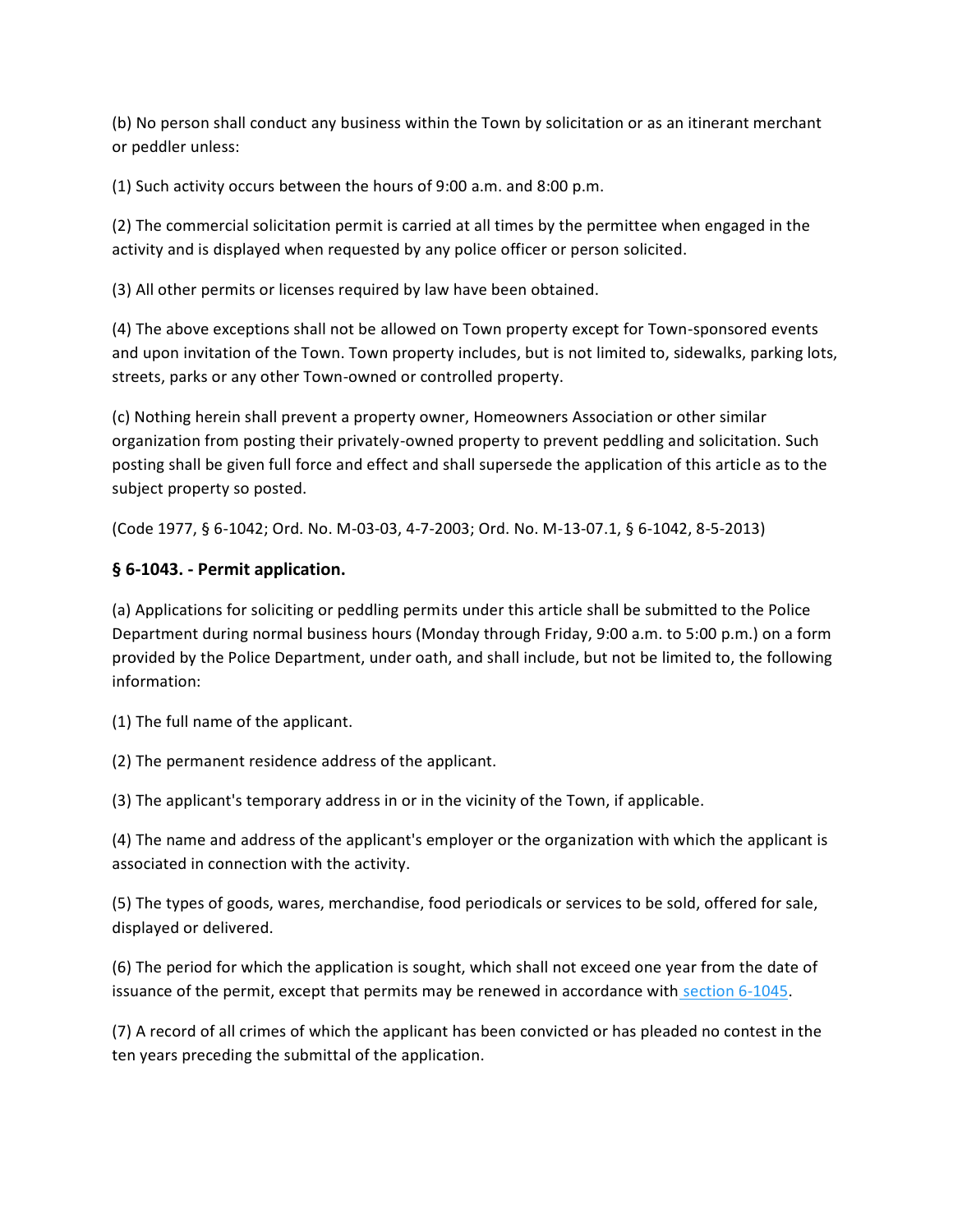(8) The age and height of the applicant and any other additional information which the Town may reasonably require for identification, including a copy of the documents used by the applicant to verify personal identification (e.g., driver's license, passport, picture I.D.).

(9) A complete listing of and information concerning all other permits or licenses, such as business licenses, which were obtained by the applicant.

(b) If an application is filed by an employer, there shall also be filed separate applications for each individual engaging in the activity, giving the information set forth above for each such individual and signed and sworn to by each such individual, and a separate permit shall be issued for each such individual.

(c) Applications for itinerant merchant permits under this article shall be submitted to the Planning Department during normal business hours on a form provided by the Planning Department and shall include all required information. In some cases, additional information may be required to review such permit applications.

(Ord. No. M-13-07.1, § 6-1042.1, 8-5-2013)

### **§ 6-1044. - Procedures for considering application.**

(a) Upon receipt of a complete peddler or solicitation application, the Police Chief or designee shall make such investigation as is reasonably necessary to verify the information in the application and to ensure compliance with the provisions of this chapter and shall issue a permit unless the applicant:

(1) Has not submitted a complete application, along with the administrative fee for the permit;

(2) Is not permitted by law to engage in the activity due to age;

(3) Has been convicted of, or has pleaded no contest to, a felony charge within the ten years preceding the submittal of the application;

(4) Has been, within the previous five years, convicted of, or pleaded no contest to, a misdemeanor charge under G.S. 66-257, or a misdemeanor charge involving theft, fraud, forging, uttering or other crimes of like nature or any crime involving moral turpitude;

(5) Does not have valid driving privileges in the State in those cases where the applicant will be operating a vehicle in the course and scope of the commercial solicitation; or

(6) Has not obtained the necessary licenses.

(b) The Police Chief shall have up to 72 hours to approve or deny an application and issue a permit.

(c) Upon receipt of a complete itinerant merchant application, the Planning Department shall make such investigation as is reasonably necessary to verify the information in the application and to ensure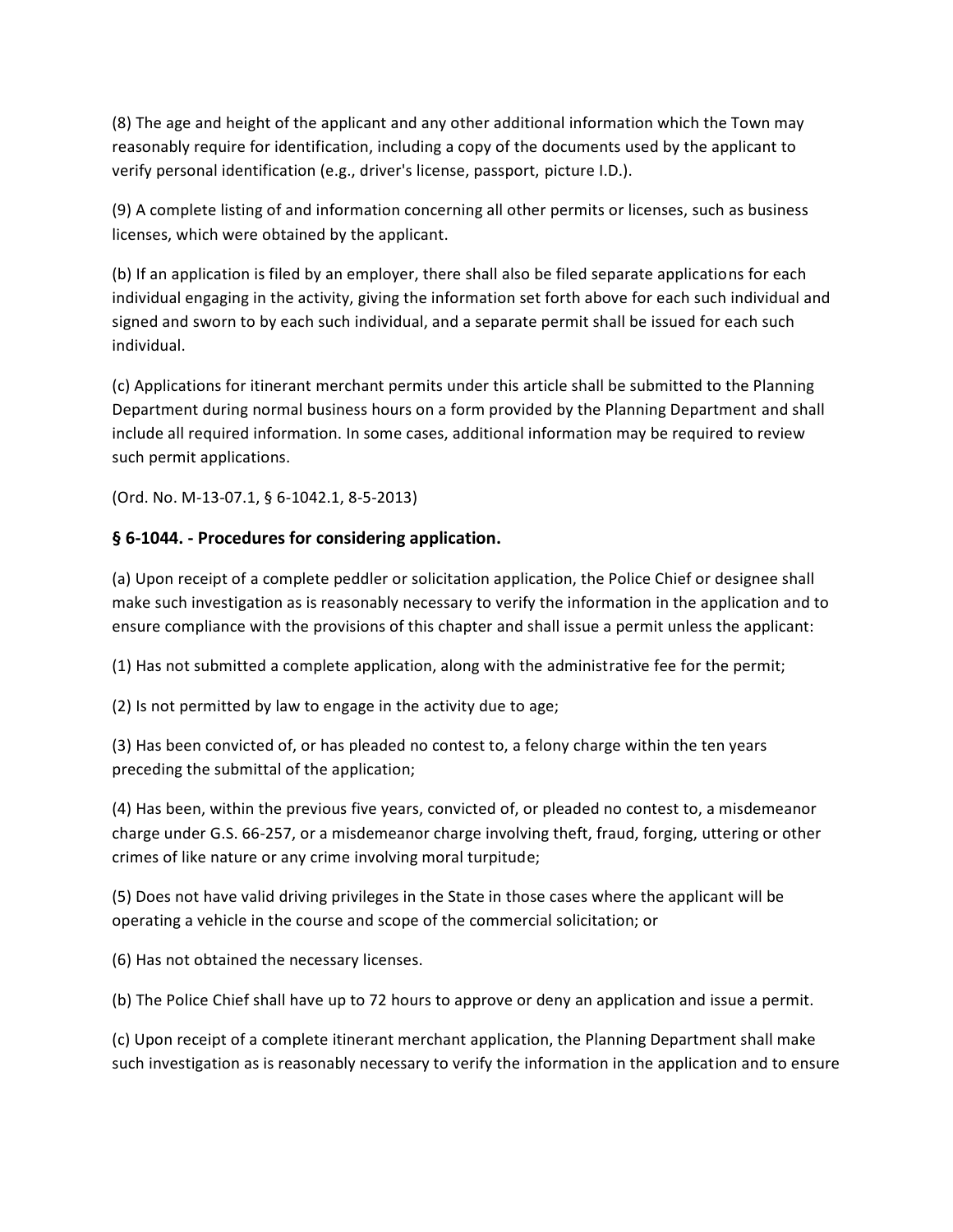compliance with the provisions of this chapter and shall issues a permit unless the applicant fails to comply.

(d) The Planning Department shall have up to three business days to approve or deny an application and issue a permit.

(Ord. No. M-13-07.1, § 6-1042.2, 8-5-2013)

#### **§ 6-1045. - Permit renewals.**

Permits issued under the provisions of this chapter shall be renewed by following the procedures in [section 6-1043.](https://library.municode.com/nc/fuquay-varina/codes/code_of_ordinances?nodeId=COOR_PT6LIRE_CH1BUTR_ARTDPESOITME_S6-1043PEAP)

(Ord. No. M-13-07.1, § 6-1042.3, 8-5-2013)

# **§ 6-1046. - Appeals.**

The appeal of a refusal to issue or the revocation of a permit shall be made to the Town Manager by filing a written notice of appeal, specifying with particularity the grounds upon which the appeal is made, no later than ten days from the date of the refusal to issue a permit or the revocation of a permit. The Town Manager shall fix a reasonable time for the hearing of the appeal, shall give due notice to all parties and shall render a decision within a reasonable time. The order or decision of the Town Manager shall be final municipal action for the purpose of judicial review.

(Ord. No. M-13-07.1, § 6-1042.4, 8-5-2013)

# **§ 6-1047. - Revocation of permit.**

Permits issued under this chapter may be revoked by the Town, after notice and hearing, for any of the following causes:

(1) Any fraud, misrepresentation or false statement contained in the application for the permit.

(2) Any fraud, misrepresentation or false statement made in connection with the selling of goods, wares, merchandise and services.

(3) Any violation of this Code and/or other ordinance of the Town.

(4) Conduction the activity under this Code and/or any ordinance of the Town in an unlawful manner or in such a manner as to constitute a breach of the peace or to constitute a menace to the health, safety, morals or general welfare of the public.

(5) Where evidence is presented, it is shown that the applicant has been arrested for a felony or a misdemeanor under G.S. 66-257 or a misdemeanor involving theft, fraud, forgery, moral turpitude, criminal trespass or a threat to the public safety during the permit period or has otherwise violated the provisions of this chapter.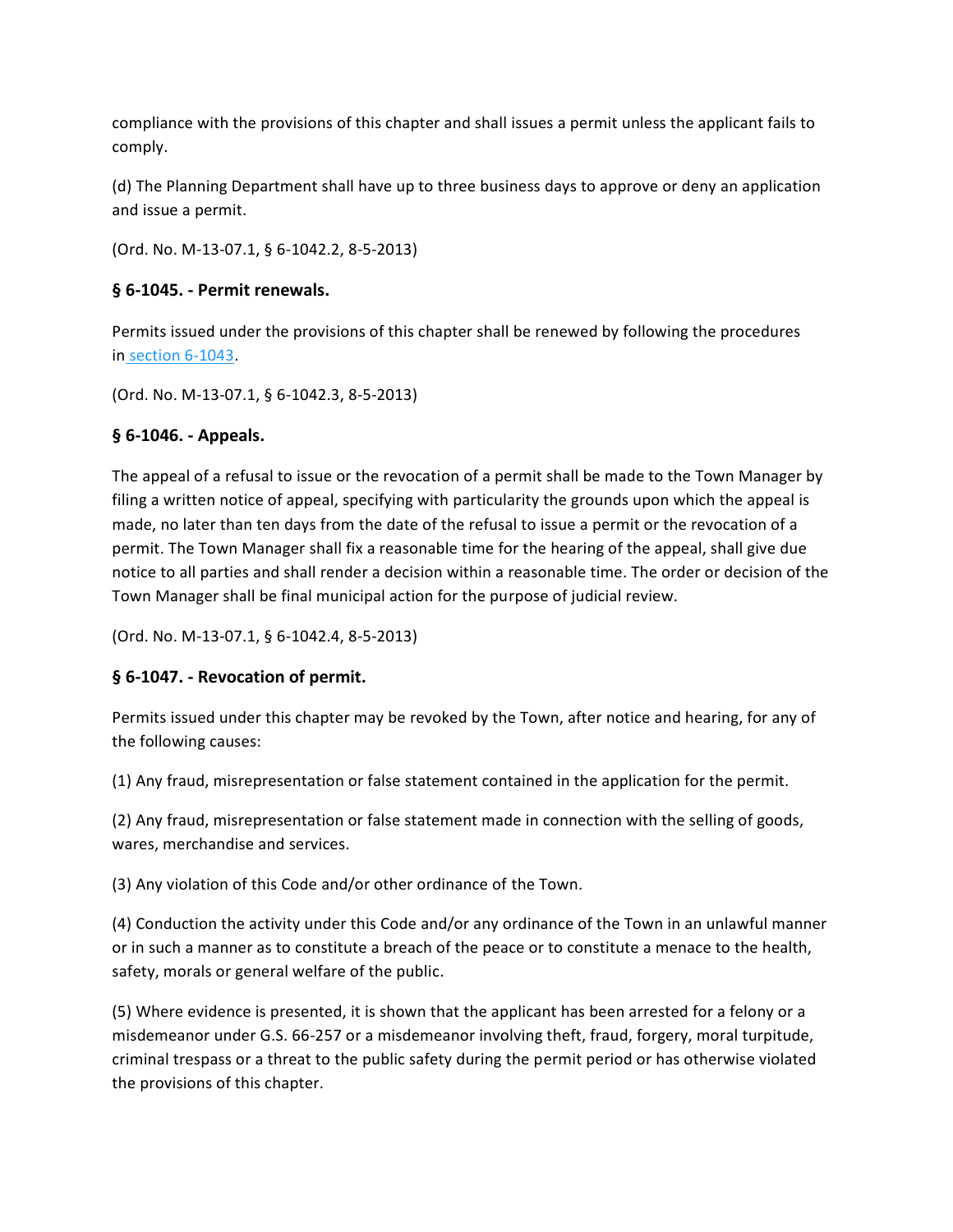(Ord. No. M-13-07.1, § 6-1042.5, 8-5-2013)

#### **§ 6-1048. - Exemptions.**

The following are exempt from the provisions of this chapter:

(1) The delivery of goods or services which have been ordered before delivery.

(2) The circulation of petitions for signature or lawful distribution of advertising materials, flyers or materials expressing views on political, social or religious matters.

(3) The lawful promotion or expression of views concerning political, social, religious and other like matters.

(4) The selling or offering for sale of goods, wares, merchandise, food, periodicals or services by bona fide members or representatives of charitable, religious, civic, educational or fraternal organizations, and who receive no compensation of any kind for their services, and such sale or offering by children under the age of 18 years who are students in a public or private school for school activities.

(5) The solicitation of contributions or pledges thereof for bona fide nonprofit organizations.

(6) The selling or delivery of goods to business establishments.

(7) The selling of an individual's household personal property at a yard sale on the premises of the individual's residence, where in compliance with the Town Code of Ordinances.

(Ord. No. M-13-07.1, § 6-1042.6, 8-5-2013)

#### **§ 6-1049. - Itinerant merchants.**

Itinerant merchants shall be permitted under the following conditions:

(1) *Food vendors and seasonal merchants.*

a. Shall apply for a permit and all applicable fees paid prior to operation of such business.

b. Shall be allowed only on premises owned or controlled by the itinerant merchant or with the written permission of the property owner.

c. Shall be allowed only on commercially zoned locations.

d. Shall not impede vehicular or foot traffic.

e. Shall not occupy designated parking spaces.

f. Shall not be allowed on Town property except for Town-sponsored events and upon invitation of the Town or events approved by the Town, provided that specific authorization for such vendors and/or merchants is granted by the Town Board for the approved event. Town property includes, but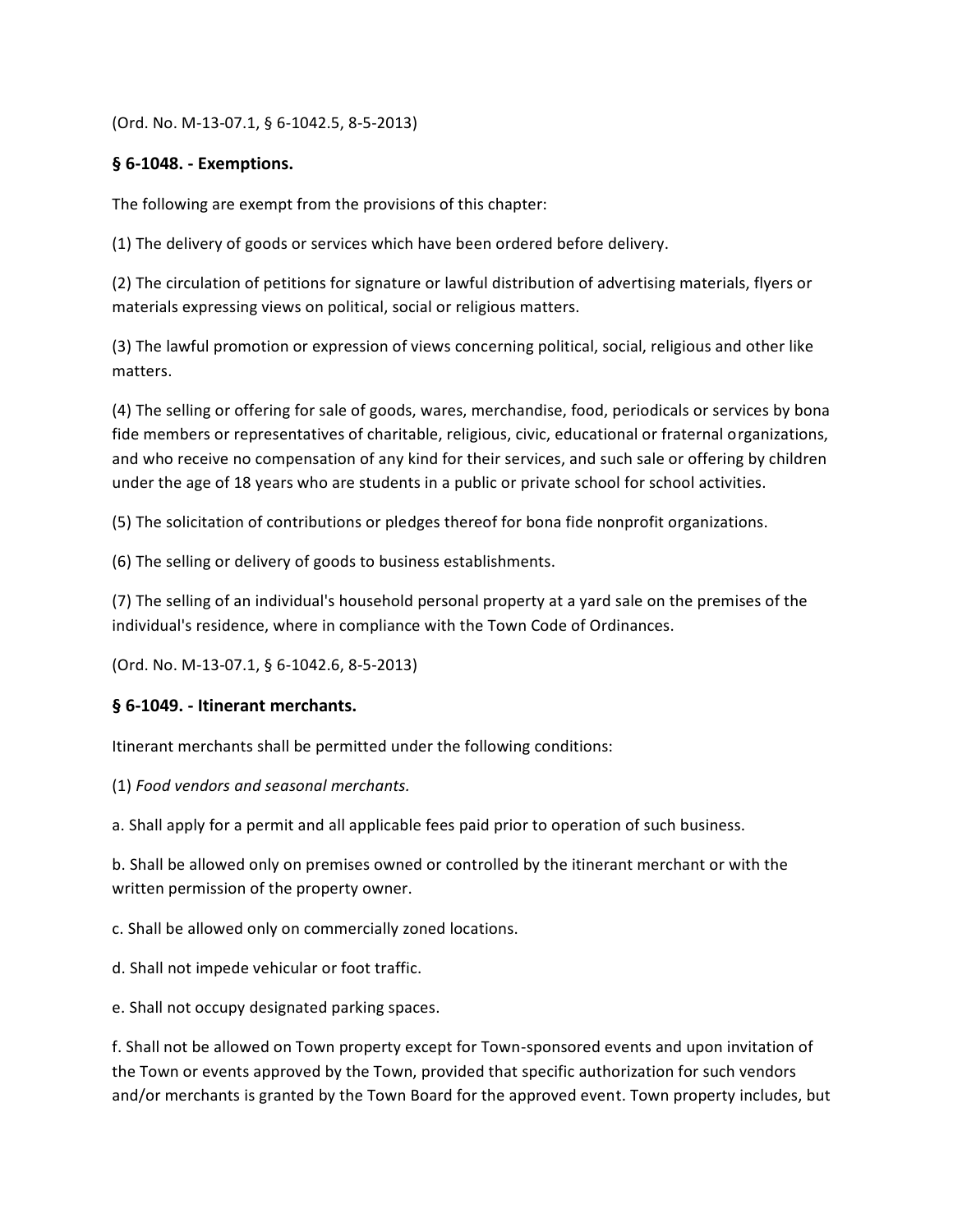is not limited to, sidewalks; parking lots, streets, parks or any other Town owned or controlled property.

g. Shall comply with the Town's sign regulations.

(2) *Food and beverage vendors; additional requirements.*

a. Must be a non-motorized, non-permanent, push-type or pull-type cart.

b. Shall not occupy more than 100 square feet of designated area for the itinerant use and appurtenances.

c. Shall not be allowed closer than 500 feet from another vendor. This requirement does not apply to events sponsored or approved by the Town for approved events having been granted authorization for such vendors and merchants, as described in subsection (1) of this section.

d. Health Department approval must be furnished prior to receiving a permit from the Town.

(3) *Seasonal merchants; additional requirements.*

a. Shall be limited to one sales event per calendar year.

b. Shall not operate for more than 30 days during the one event. This shall include set-up and takedown time.

c. Prior to opening for business, all temporary structures associated with the business must be inspected and approved by appropriate Town staff, and all applicable fees must be paid.

(Code 1977, § 6-1043; Ord. No. M-03-03, 4-7-2003; Ord. No. M-04-07, 12-6-2004; Ord. No. M-13-07.1, § 6-1043, 8-5-2013)

# **§ 6-1050. - Peddling & soliciting.**

(a) No person shall stand or loiter in the main traveled portion, including the shoulders and median, of any Town or State highway or street, or stop any motor vehicle for the purpose of soliciting employment, business or contributions from the driver or occupant of any motor vehicle that impedes the normal movement of traffic on the public highways or streets, provided that the provisions of this section shall not apply to licenses, employees or contractors of the Department of Transportation or of any municipality engaged in construction or maintenance or in making traffic or engineering surveys.

(b) No person shall conduct any business as an itinerant merchant or peddler within 20 feet of any right-of-way in the Town.

(Ord. No. M-13-07.1, § 6-1044, 8-5-2013)

**§ 6-1051. - Penalty.**